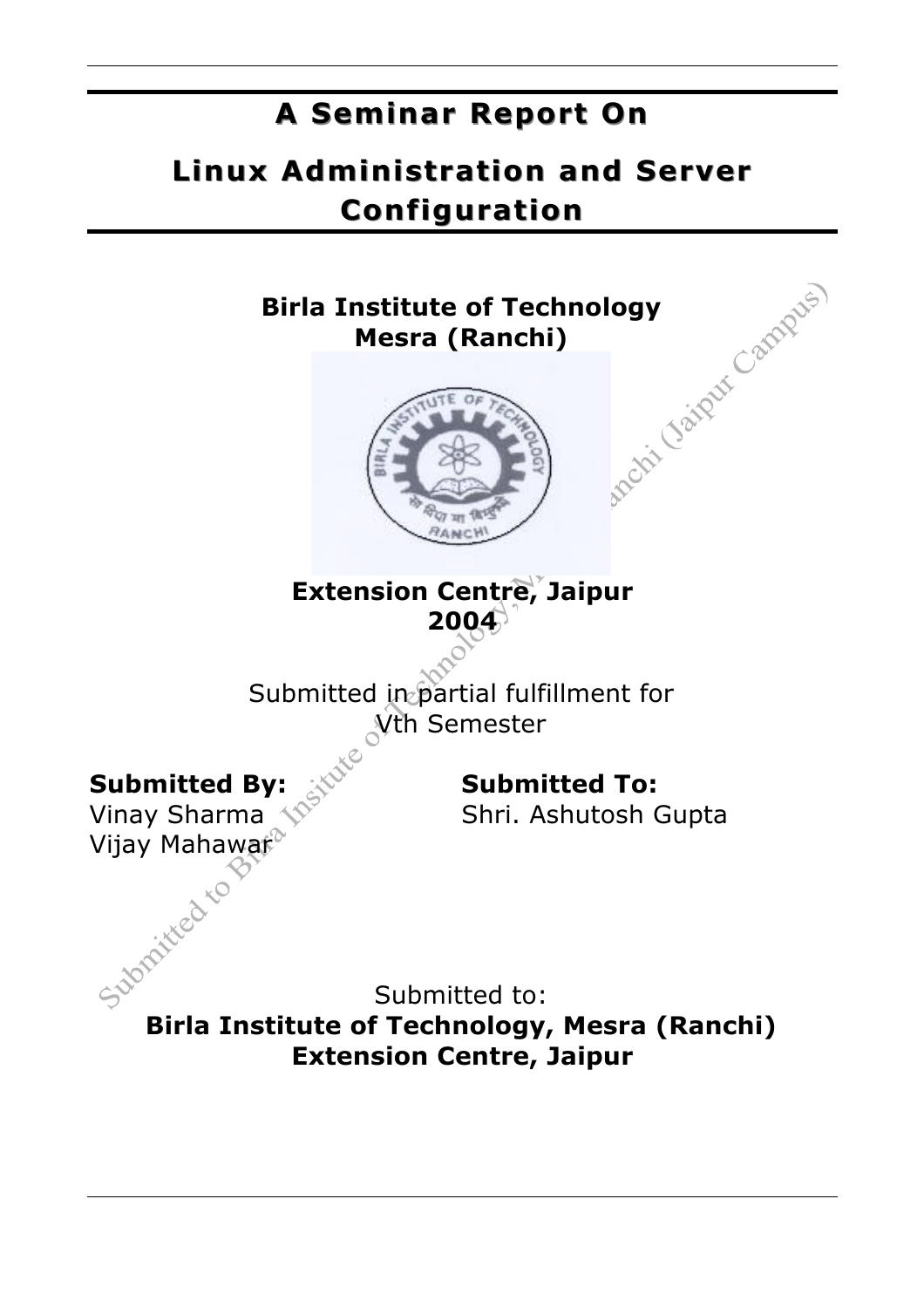## **CERTIFICATE CERTIFICATE**

**T**his is to certify that the following student of BIT, Mesra (Ranchi), Extension Centre, Jaipur of M.C.A. Vth Semester<br>have given seminar<br>on<br>**LINUX ADMINISTRATION<br>AND<br>SERVER CONFIGURAT** have given seminar on **LINUX ADMINISTRATION AND SERVER CONFIGURATION Students Name Students Name** Vijay Mahawar<br>Vinay Sharma<br>Expression (7MCA/5129/02) Vinay Sharma (7MCA/5129/02) **Shri. Ashutosh Gupta** (Faculty in-charge)

**(Internal Examiner) (External Examiner)**

Vijay Mahawar ( $7<sup>th</sup>$  Batch MCA)

Seminar given on  $17^{\text{th}}$  Nov. 2004 by:<br>Vinay Sharma ( $7^{\text{th}}$  Batch MCA)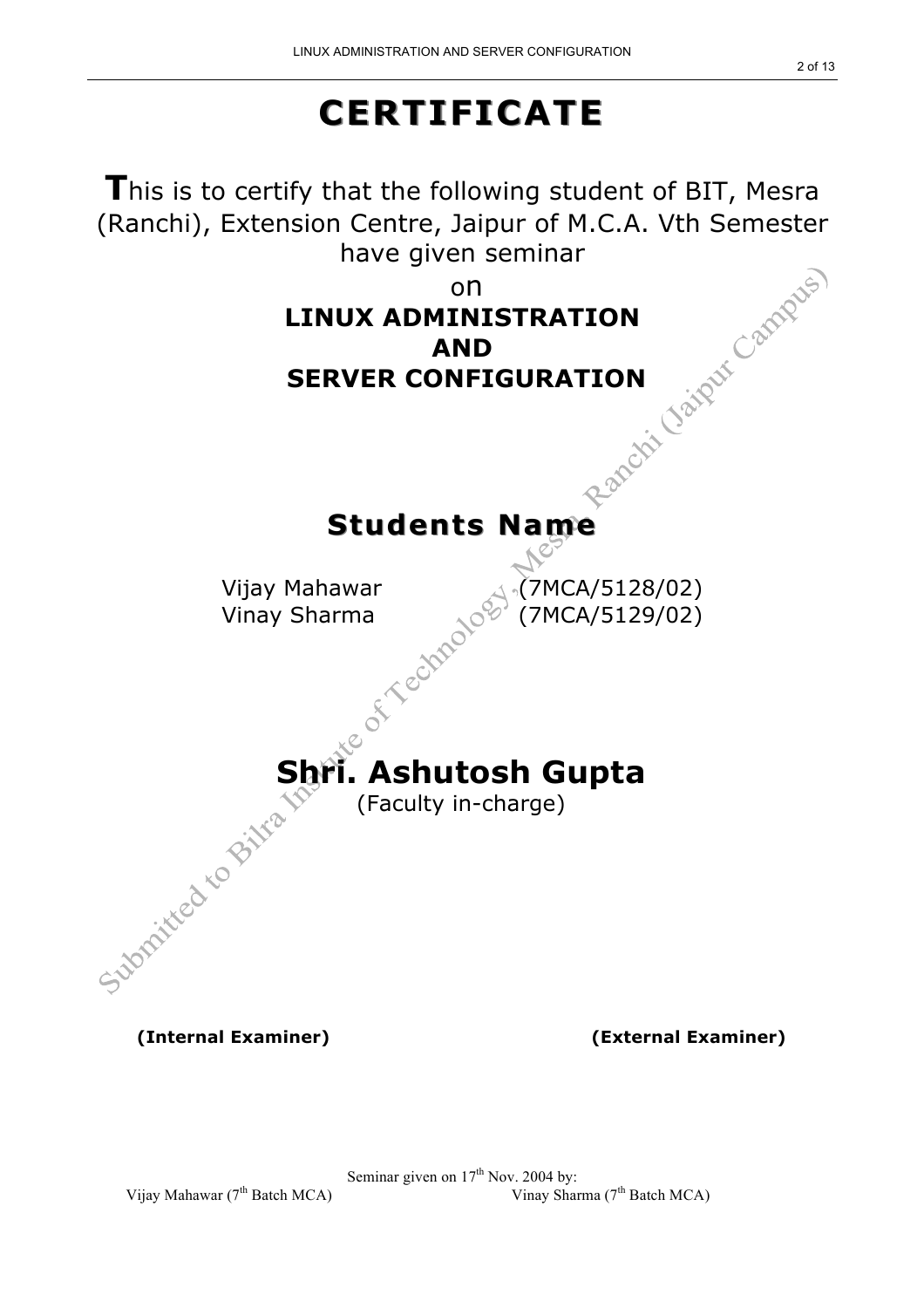## **ACKNOWLEDGEMENT ACKNOWLEDGEMENT**

**T**he following persons have provided a great deal of moral support and great help without which the seminar wouldn't<br>have been a success.<br>1. Shri. Ashutosh Gupta<br>2. Shri. Vivek Gaur<br>3. Miss. Shwethave been a success.

- 1. Shri. Ashutosh Gupta
- 2. Shri. Vivek Gaur
- 3. Miss. Shweta Mahlawat

We extend our sincere thanks to them for their valuable support, cooperation and time.

We also take this opportunity to thank our friends and batch mates for their valuable suggestions and ideas.

Finally, we would like to convey our heartiest thanks to our family members to provide the necessary moral support which was instrumental in this.

**Developed By Signature** Vijay Mahawar Vinay Sharma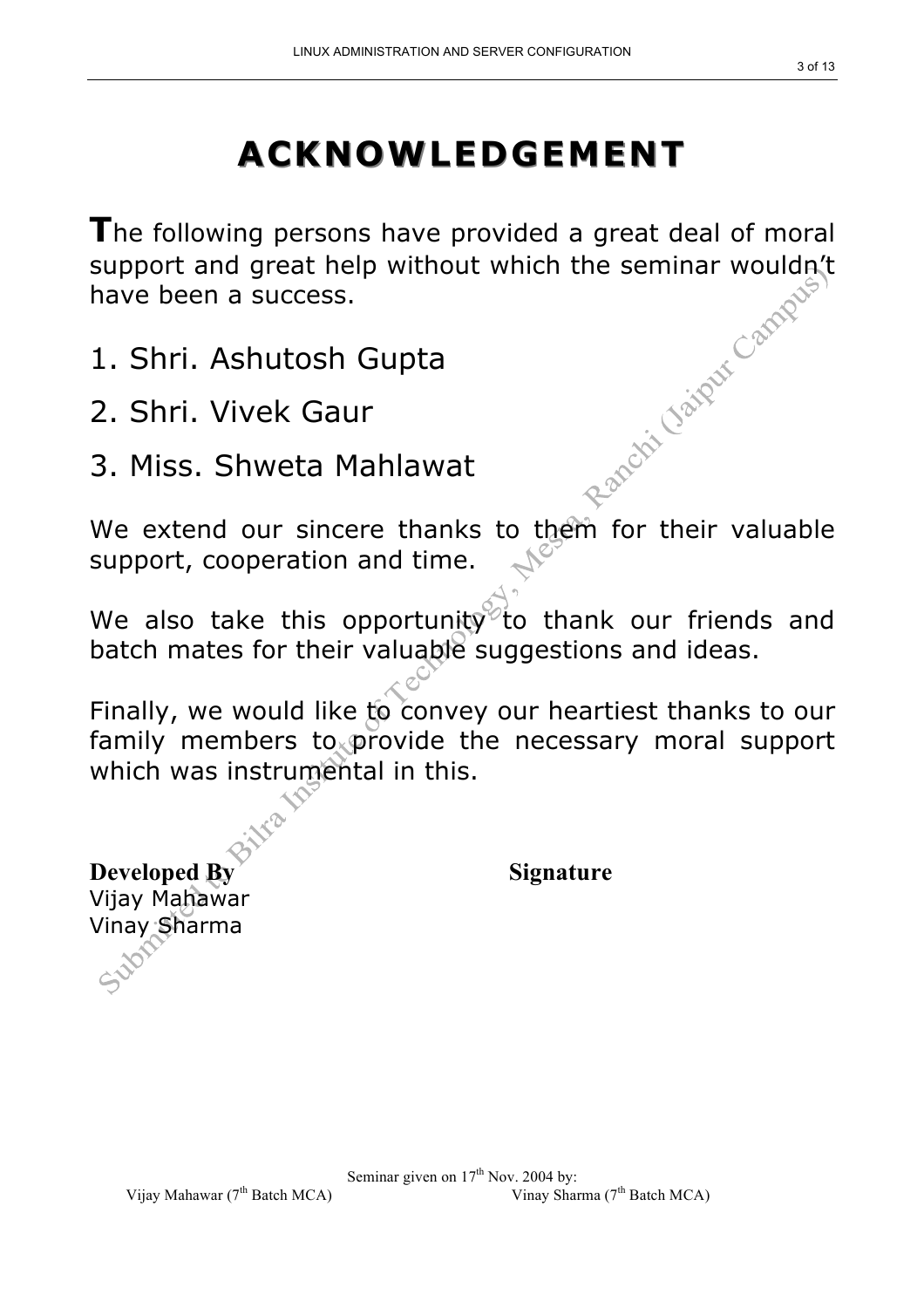### **CONTENTS CONTENTS**

**S. No TOPICS Page No.**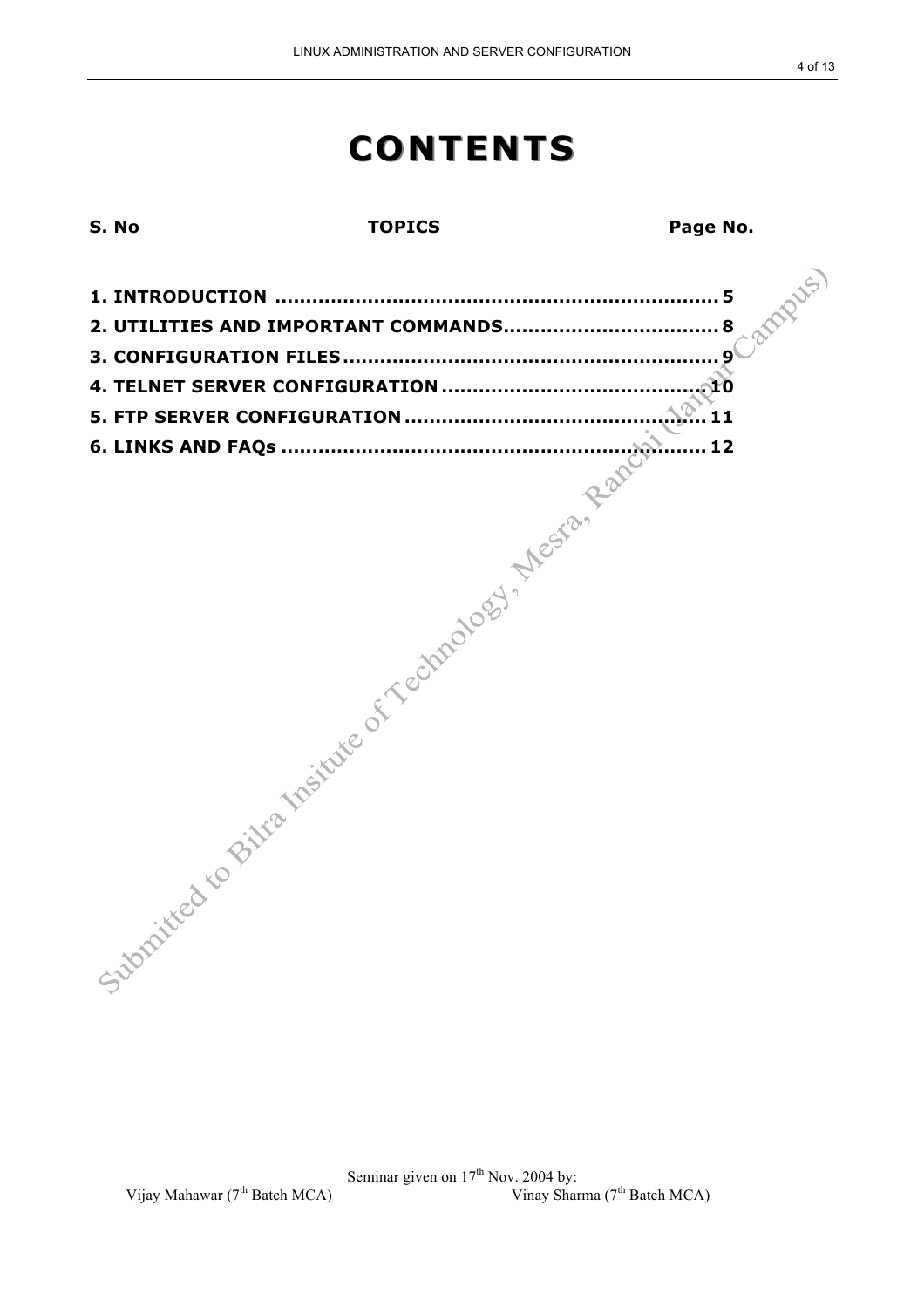### *1) Introduction:*

Linus Torvalds, a Finnish college student created Linux Kernel in 1991.

#### **How to Pronounce Linux?**

Pronouncing the word Linux is one of the great controversies of the Linux world. Americans pronounce the proper name Linus with a long 'i' sound, as in style. However, because Linux was originally based on a small, PC-based implementation of UNIX called Minix (pronounced with a short i), the actual pronunciation of Linux preserves this characteristic: It's officially pronounced "LIH nucks."

#### **Linux Vs UNIX**

Linux is not UNIX, as UNIX is a copyrighted piece of software that demands license fees when any part of its source code is used. Linux was written from scratch to avoid license fees entirely, although the operation of the Linux operating system is based entirely on UNIX. It shares UNIX's command set and look-and-feel, so if you know either UNIX or Linux, you know the other, too.

#### **Distributions of Linux:**

- The Fedora Project: RedHat-sponsored community effort OS.<br> *Mandrake*<br> *Debian*<br> *TurboLinux*<br> *Slackware*<br> *SuSE*
- *Mandrake*
- *Debian*
- *TurboLinux*
- *Slackware*
- *SuSE*
- *Knoppix:* distribution that runs from a CD, you don't need to install anything for this one.

#### **Hardware Requirements for Linux Installation:**

Linux, a clone of the UNIX operating system that runs on machines with an Intel 80386 processor or better, as well as Intel-compatible CPUs, such as AMD and Cyrix.

Linux is a free, UNIX work-alike designed for Intel processors on PC architecture machines. 1) The hardware requirements for Linux include at least an 80386 processor, a minimum of 100MB of disk space, 4MB of RAM and a 3.5-inch floppy drive.

2) The swap space on Linux is an area on the disk used by Linux as a scratch area when working with lots of processes.

3) You will need 8MB of RAM to get X Window to run with an acceptable degree of performance.

### **Current application of Linux systems:**

Today Linux has joined the desktop market. On the server side, Linux is well-known as a stable and reliable platform, providing database and trading services for companies like *Amazon*, the well-known online bookshop, *US Post Office*, the *German army* and such. Especially Internet providers and Internet service providers have grown fond of Linux as firewall, proxy- and web server. Clusters of Linux machines are used in the creation of movies such as "*Titanic*", "*Shrek*" and others.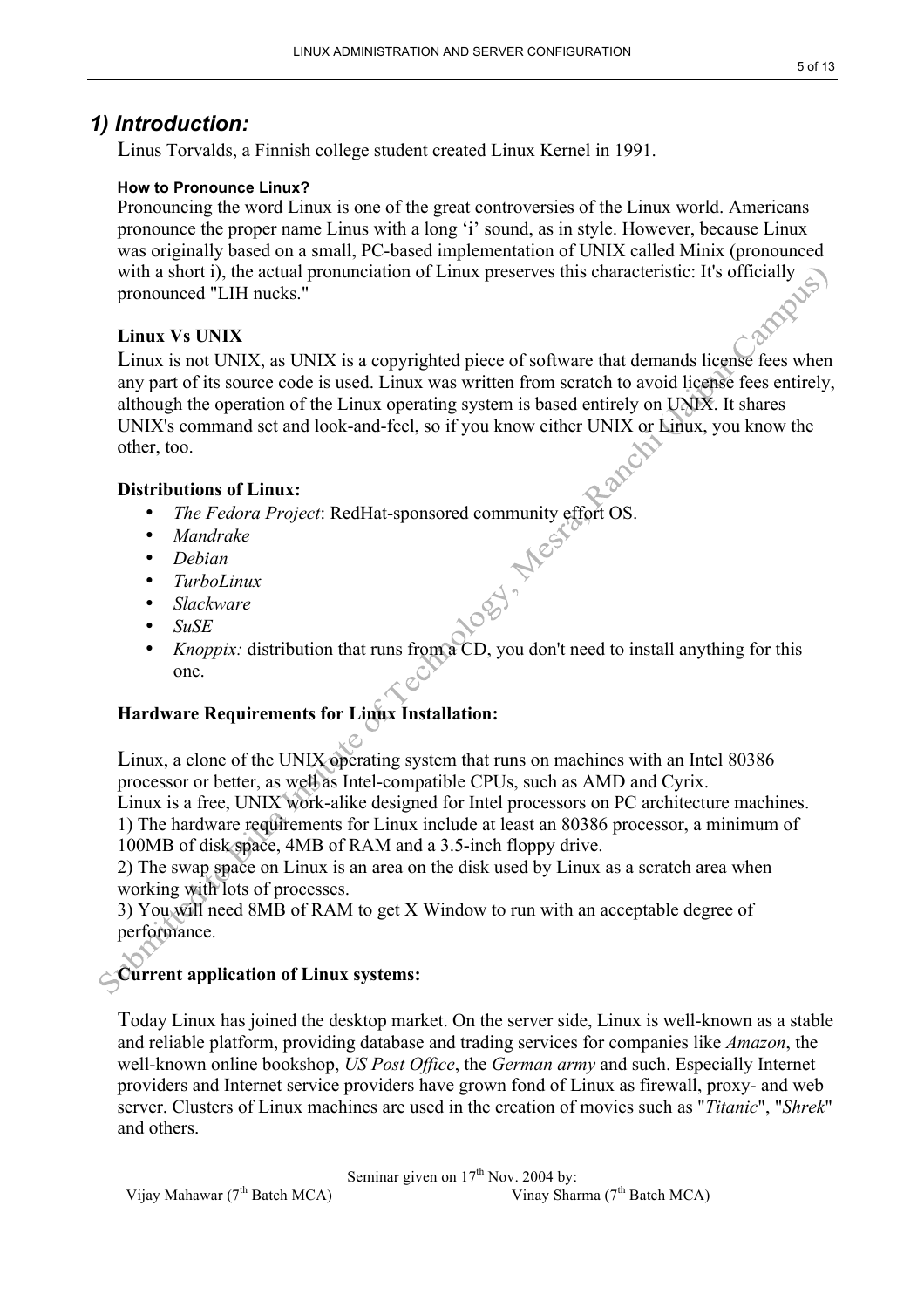It is also worth to note that modern Linux not only runs on workstations, mid- and high-end servers, but also on "gadgets" like *PDA's*, mobiles, a shipload of *embedded applications* and even on experimental *wristwatches*. This makes Linux the only operating system in the world covering such a wide range of hardware.

| Command        | Meaning                                                                                   |  |
|----------------|-------------------------------------------------------------------------------------------|--|
| <b>Is</b>      | Displays a list of files in the current working directory, like the dir<br>command in DOS |  |
| cd directory   | change directories                                                                        |  |
| Passwd         | change the password for the current user                                                  |  |
| file filename  | display file type of file with name filename                                              |  |
| cat textfile   | throws content of textfile on the screen                                                  |  |
| $\ Pwd\ $      | display present working directory                                                         |  |
| exit or logout | leave this session                                                                        |  |
| man command    | read man pages on command                                                                 |  |
| info command   | read Info pages on command                                                                |  |
|                | <b>apropos</b> string search the <i>whatis</i> database for strings                       |  |
|                |                                                                                           |  |

#### **Quickstart Commands**

#### **Overview of DOS/Linux commands**

As an extra means of orientation for new users with a Windows background, the table below lists MS-DOS commands with their Linux counterparts. Keep in mind that Linux commands usually have a number of options. Read the Info or man pages on the command to find out more.

 $\infty$ 

|                   |                        | DOS commands Linux command           |
|-------------------|------------------------|--------------------------------------|
|                   | $<$ command>/?         | $\mathbf{man} \leq \mathbf{command}$ |
|                   | $cd \times^\mathbb{C}$ | cd                                   |
|                   | chdir                  | pwd                                  |
| Supplier to Bitta | cls                    | clear                                |
|                   | copy                   | cp                                   |
|                   | date                   | date                                 |
|                   | del                    | rm                                   |
|                   | dir                    | <b>Is</b>                            |
|                   | echo                   | echo                                 |
|                   | Edit                   | vim (or other editor)                |
|                   | Exit                   | exit                                 |
|                   | fc                     | diff                                 |
|                   | Find                   | grep                                 |
|                   | format                 | mke2fs or mformat                    |
|                   | mem                    | free                                 |
|                   | mkdir                  | mkdir                                |
|                   | more                   | more or even less                    |

Vijay Mahawar (7<sup>th</sup> Batch MCA)

Seminar given on  $17^{\text{th}}$  Nov. 2004 by:<br>Vinay Sharma ( $7^{\text{th}}$  Batch MCA)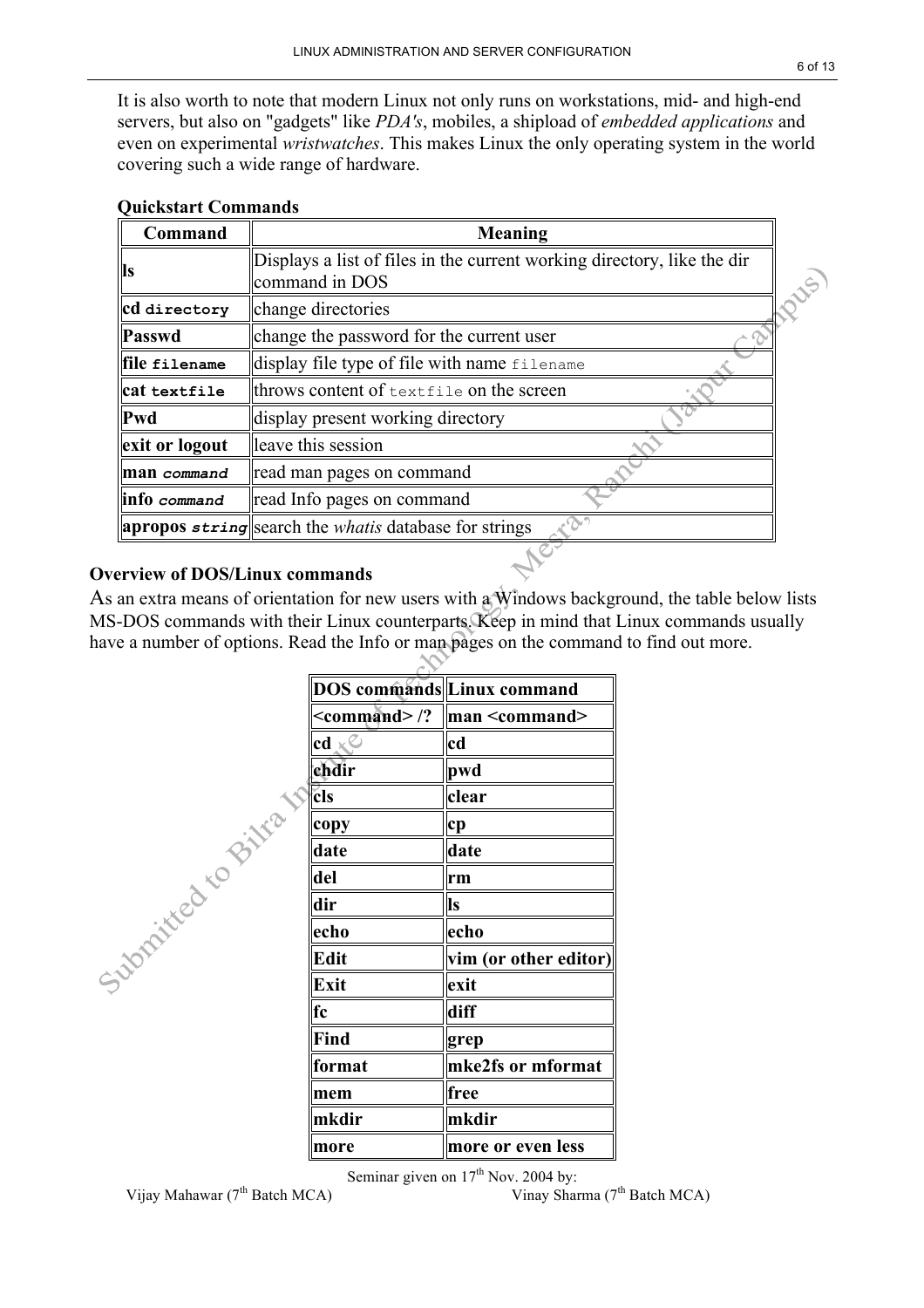|      | DOS commands Linux command |
|------|----------------------------|
| move | mv                         |
| Ken  | mv                         |
| time | date                       |

#### **RPM packages**

RPM, the RedHat Package Manager, is a powerful package manager that you can use to install, update and remove packages. It allows you to search for packages and keeps track of the files that come with each package. A system is built-in so that you can verify the authenticity of packages downloaded from the Internet. Advanced users can build their own packages with RPM.

An RPM package consists of an archive of files and meta-data used to install and erase the archive files. The meta-data includes helper scripts, file attributes, and descriptive information about the package. Packages come in two varieties: binary packages, used to encapsulate software to be installed, and source packages, containing the source code and recipe necessary to produce binary packages.

Many other distributions support RPM packages, among the popular ones Mandrake and SuSE Linux. Apart from the advice for your distribution, you will want to read **man** *rpm*.

Most packages are simply installed with the upgrade option,  $-v$ , whether the package is already installed or not. The RPM package contains a complete version of the program, which overwrites existing versions or installs as a new package. The typical usage is as follows:

rpm -qa | grep vim (queries  $t\theta$  check vim is installed or not) rpm -Uvh totem-0.99.5-1.fr.i386.rpm (updates totem package) rpm -ivh xmms.i386.rpm (Installs xmms packages)

| Command  | Meaning                                                                                                                                                      |  |  |
|----------|--------------------------------------------------------------------------------------------------------------------------------------------------------------|--|--|
| bzip2    | A block-sorting file compressor.                                                                                                                             |  |  |
| cdrecord | Record audio or data Compact Disks from a master.                                                                                                            |  |  |
| dd       | Convert and copy a file                                                                                                                                      |  |  |
| fdformat | Low-level formats a floppy disk.                                                                                                                             |  |  |
| gzip     | Compress or expand files.<br>Copy MSDOS files to/from UNIX.<br>Display an MSDOS directory.<br>Add an MSDOS file system to a low-level formatted floppy disk. |  |  |
| mcopy    |                                                                                                                                                              |  |  |
| mdir     |                                                                                                                                                              |  |  |
| mformat  |                                                                                                                                                              |  |  |
|          | <b>mkbootdisk</b> Creates a stand-alone boot floppy for the running system.                                                                                  |  |  |
| mount    | Mount a file system (integrate it with the current file system by<br>connecting it to a mount point).                                                        |  |  |
| tar      | Tape archiving utility, also used for making archives on disk instead of<br>on tape.                                                                         |  |  |

#### **Backup commands**

Seminar given on  $17<sup>th</sup>$  Nov. 2004 by: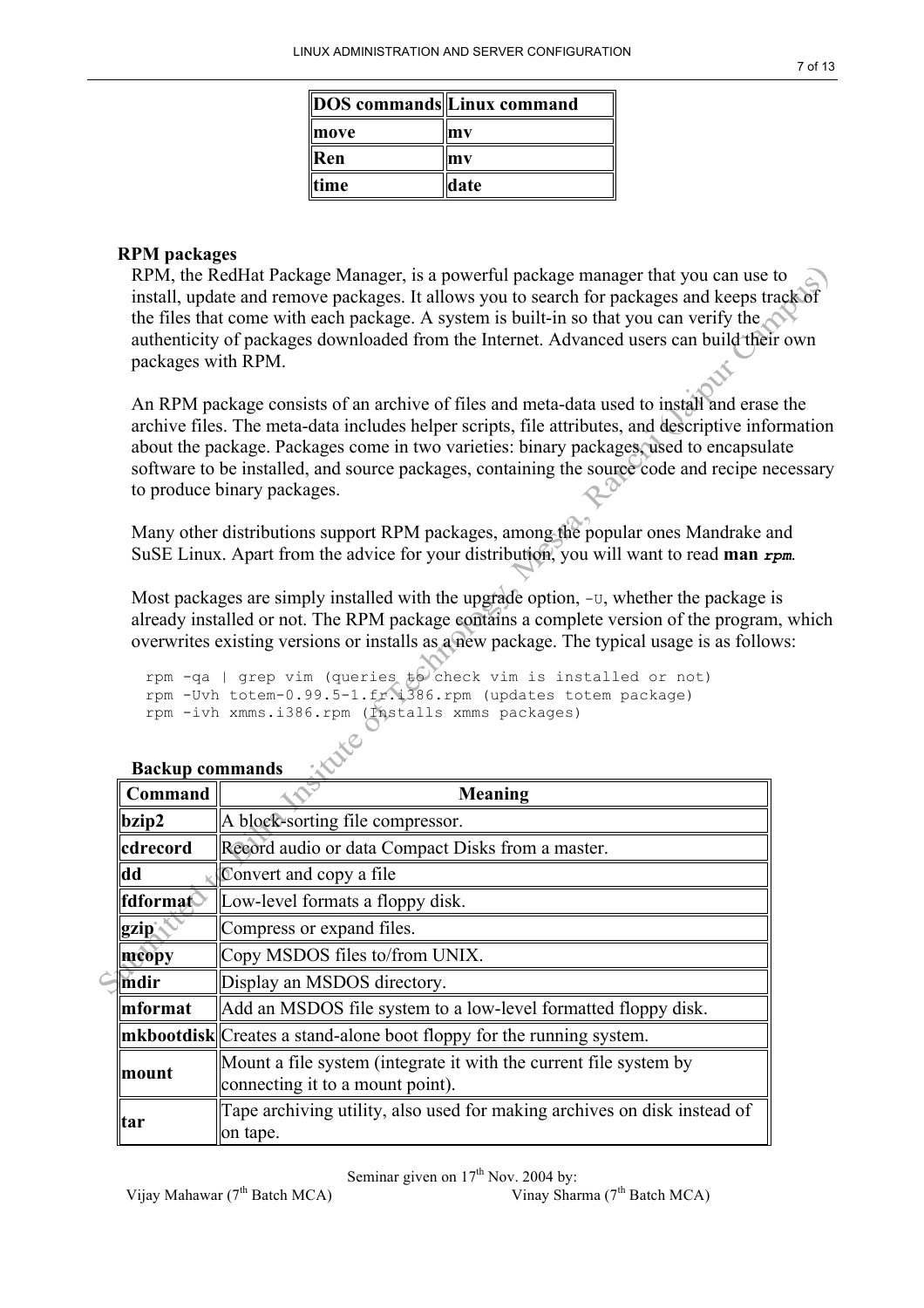| Command     | Meaning               |  |
|-------------|-----------------------|--|
| $\ $ umount | Unmount file systems. |  |

#### *2) Utilities:*

#### **a)** *netconfig*

*netconfig* is used to set IP address to a computer. Example: *netconfig service network restart*

#### *b) ifconfig*

*ifconfig* is used to configure and set IP addresses on network.

Example: *ifconfig*

#### *c) ping*

The *ping (Packet Internet Groper)* program is used to query another system and ensure a connection is active.

Examples: *ping 192.168.0.1*

#### *d) chkconfig*

*chkconfig* is used to set the services at boot time and makes them persist across boots by changing the definition of the run levels.

Examples: chkconfig –-list

chkconfig kudzu --list chkconfig kudzu off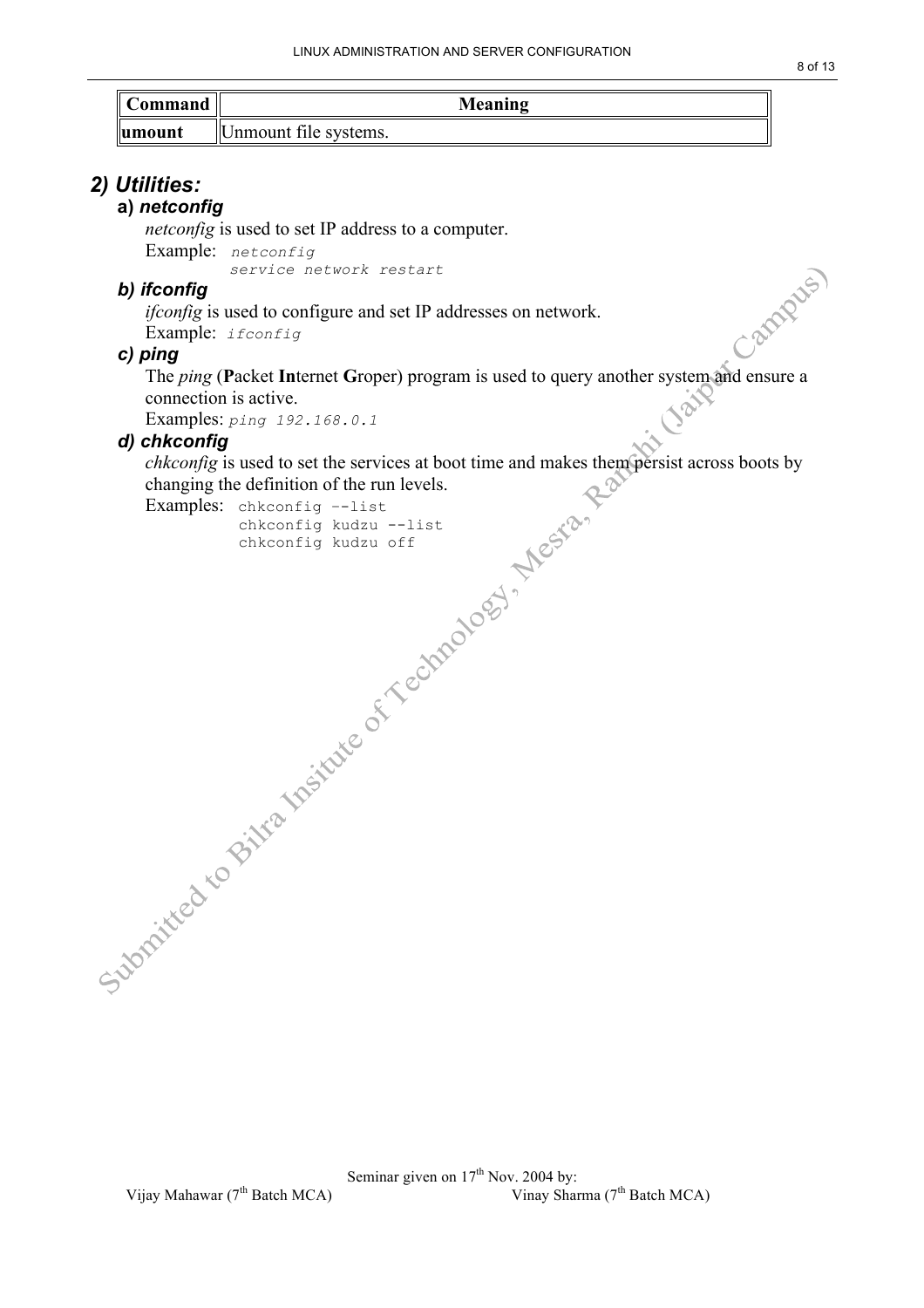| <b>Files</b>               | <b>Details</b>                                                 |  |
|----------------------------|----------------------------------------------------------------|--|
| $a)$ /etc/hosts            | It is a simple list of IP addresses and the hostnames to       |  |
|                            | which they correspond.                                         |  |
|                            | 127.0.0.1 localhost.localdomain localhost                      |  |
|                            | 192.168.0.1 server1.example.com server1                        |  |
| b) /etc/networks           | It lists names and IP address of your own network and other    |  |
|                            | networks you connect to frequently. This file is used by the   |  |
|                            | route command.                                                 |  |
| $C$ ) /etc/inittab         | <i>init</i> is the parent of all processes. This file contains |  |
|                            | information on how init should set up the system in every      |  |
|                            | run level, as well as the run level to use as default.         |  |
| $d)$ /var/log/dmesg        | It contains a snapshot of the kernel messages taken just       |  |
|                            | after control is passed to init.                               |  |
| $\theta$ /etc/lilo.conf or | Boot loader files                                              |  |
| /boot/grub/grub.conf       |                                                                |  |
|                            |                                                                |  |

### *3) Configuration Files:*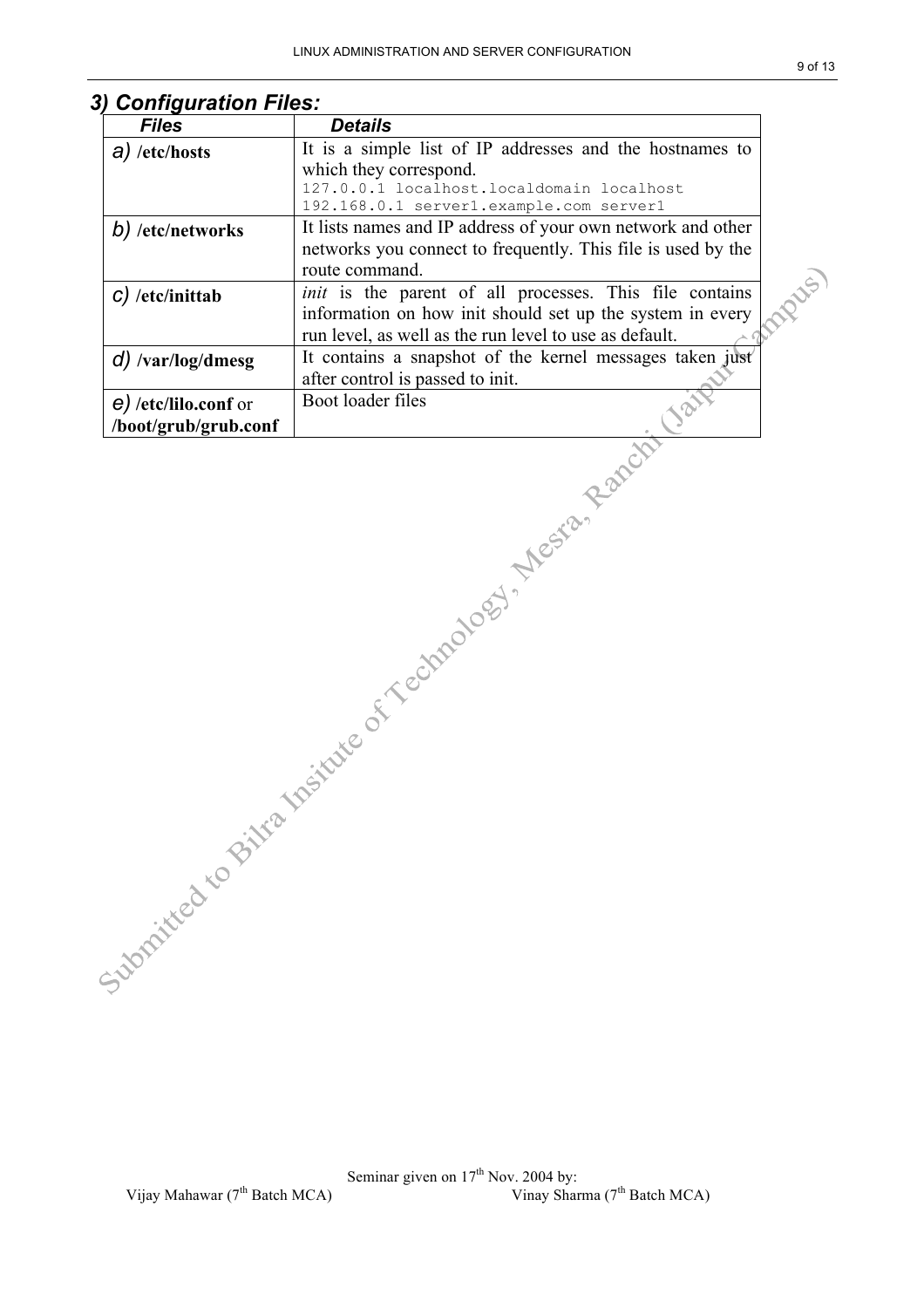#### *4) Telnet Server Configuration:*

Telnet is used to connect to remote computer using its IP address or name.

*Port:* 23 *Files:* /etc/xinet.d/telnet *Services:* xinetd

| <b>Server Side</b>                                              | <b>Client Side</b>      | Cabapter. |
|-----------------------------------------------------------------|-------------------------|-----------|
| 1) Install Package for Telnet Server.                           | 1) telnet $192.168.0.1$ |           |
| 2) Open file /etc/xinetd.d/telnet and make                      | 2) Login Name: tut2     |           |
|                                                                 |                         |           |
|                                                                 |                         |           |
|                                                                 |                         |           |
|                                                                 |                         |           |
| Julian Care of Me Meiline of A echnology & Megan Ranchi ( high- |                         |           |
|                                                                 |                         |           |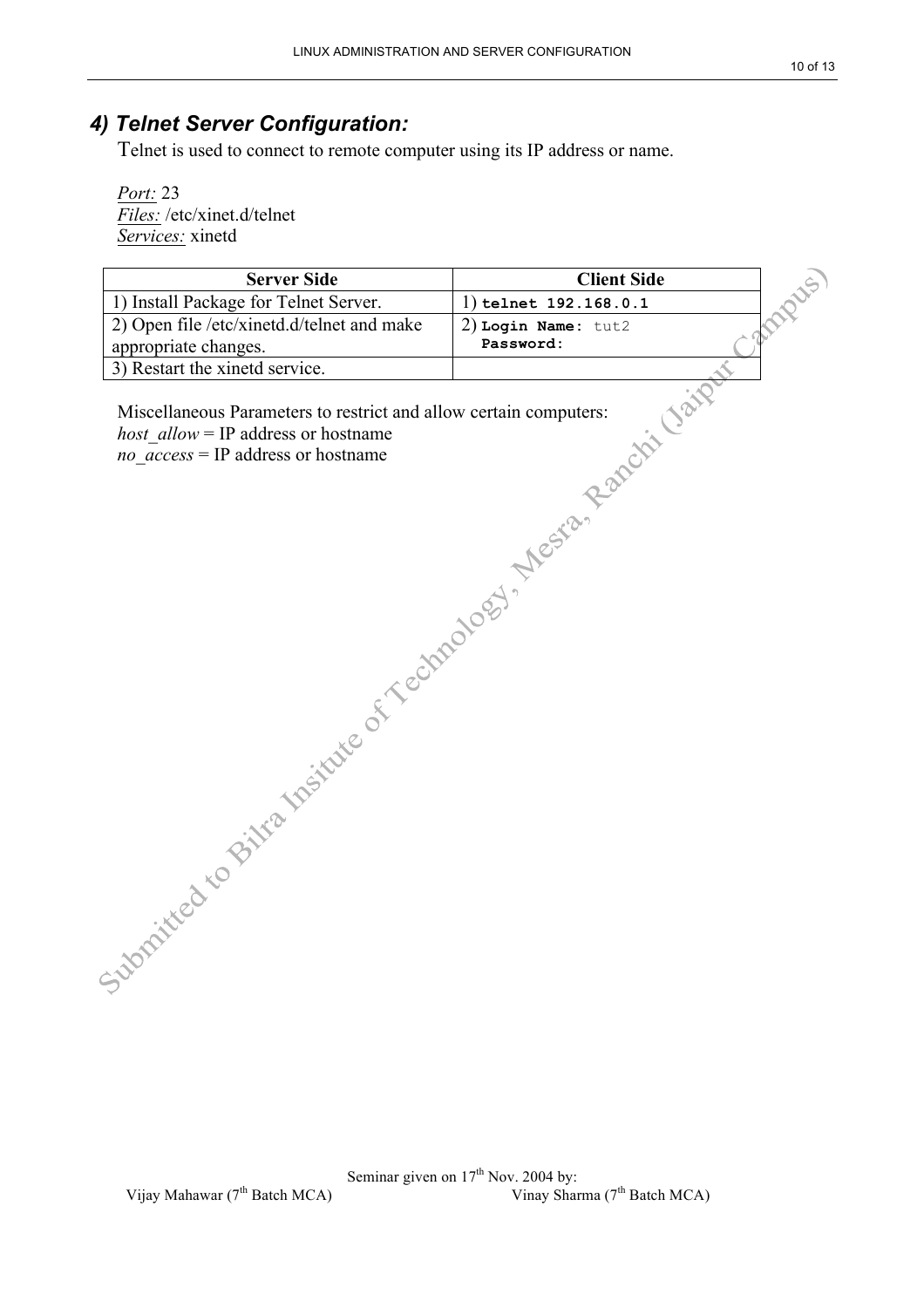#### *5) Ftp (File Transfer Protocol) Server Configuration:*

FTP is used to upload and download files from remote computer depending upon the access rights set in the configuration files.

*Port:* 21/tcp (ftp), 20/tcp (ftp-data) *Packages:* vsftpd, anonftp (where *vs* stands for '*very secure*') *Files:* /etc/vsftpd/vsftpd.conf, /etc/vsftpd.user\_list, /etc/vsftpd.ftpusers *Services:* vsftpd

We have two levels user access:

- a) *Anonymous access:* Users can log in as user ftp or as user anonymous to get access to an anonymous ftp site. By default gets logged into /var/ftp directory.
- b) *User access:* Users with4 accounts on the target system can connect via ftp and log in using their username and password. By default they get logged into their home directory in /home.

| <b>Server Side</b>                                                       |                                                                       | <b>Client Side</b>                 |
|--------------------------------------------------------------------------|-----------------------------------------------------------------------|------------------------------------|
| 1) Install Package for Ftp Server.                                       | 1) ftp $192.168.0.1$                                                  |                                    |
| 2) Open file /etc/vsftpd/vsftpd.conf<br>and make appropriate changes.    | 2a) Anonymous<br>Login                                                | Login Name: anonymous<br>Password: |
| 3) Create required directory in<br>/var/ftp with appropriate permission. | 2b) User Login                                                        | Login Name: tut2<br>Password:      |
| 4) Restart the <i>vsftpd</i> service.                                    | 3) Use ftp commands like get and put to<br>download and upload files. |                                    |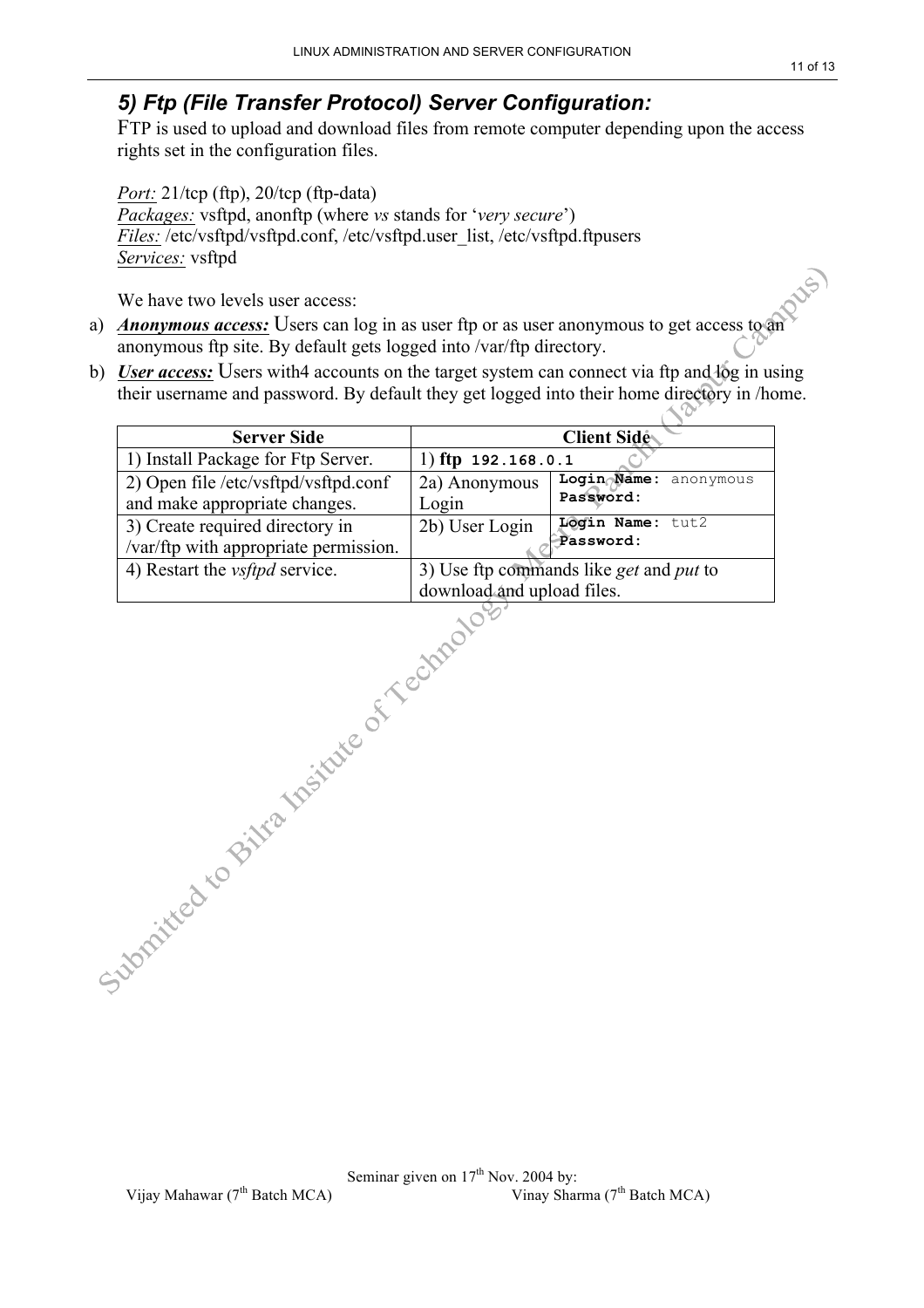#### *6) Links and FAQs:*

#### **1) How to restore original DOS MBR?**

If you want to restore the MBR to the original DOS MBR, you can use the following procedure:

*Step 1*: Boot from a DOS floppy.

*Step 2*: Run fdisk /MBR from the DOS prompt. (You can also use the command SYS C:.) *Step 3*: Reboot.

#### **2) Help! I lost my MBR?**

Boot using your Linux CD#1, type 'linux rescue' at the boot-prompt and press Enter. After a few simple questions, the Linux kernel will mount an image of your filesystem at /mnt/sysimage. This following sequence of commands will then return you to glory: chroot /mnt/sysimage

lilo

exit

If you use GRUB, use 'grub-install /dev/hda' instead of the 'lilo' command.

#### **3) How to avoid Repartitioning?**

If it is not possible to repartition the hard-disk and if the last partition in the disk (Whether primary or logical) is FAT 16/32 with plenty of free space, a simple solution as outlined underneath is available:

Let's presume that the last partition's number is N. After you have determined the value of N, boot with Linux CD#1 and enter 'linux rescue' at the boot-prompt. When setup drops you into a shell:

*parted /dev/hda*  $\#$  at the parted prompt *print*

Let's say parted reports the starting and ending values for the last partition as nStart and nEnd respectively (Both in MB) to Free 2000MB:

*resize*  $\langle N \rangle \langle nStart \rangle \langle nEnd \rangle \langle 2000 \rangle$  # at the parted prompt *quit* # at the parted prompt *exit*

(If the last partition is logical, you will have to issue the 'resize' command twice: once for the logical partition and once for the extended partition)

#### **4) Sources for References, tutorials, help, HOWTO Documents ….**

**Books:**

*Red-Hat Linux Unleashed UNIX: Concepts and Applications* by Sumitabha Das. *The UNIX Programming Environment* by Brian Kernighan & Rob Pike.

#### **Websites:**

*http://www.linuxquestions.org/ http://www.linuxjournal.com/topics.php/ http://www.rhce2b.com/ http://www.redhat.com/*

#### **FTP Site:**

*ftp://sunsite.unc.edu/pub/linux/* **Linux Journal:**

Seminar given on  $17<sup>th</sup>$  Nov. 2004 by: